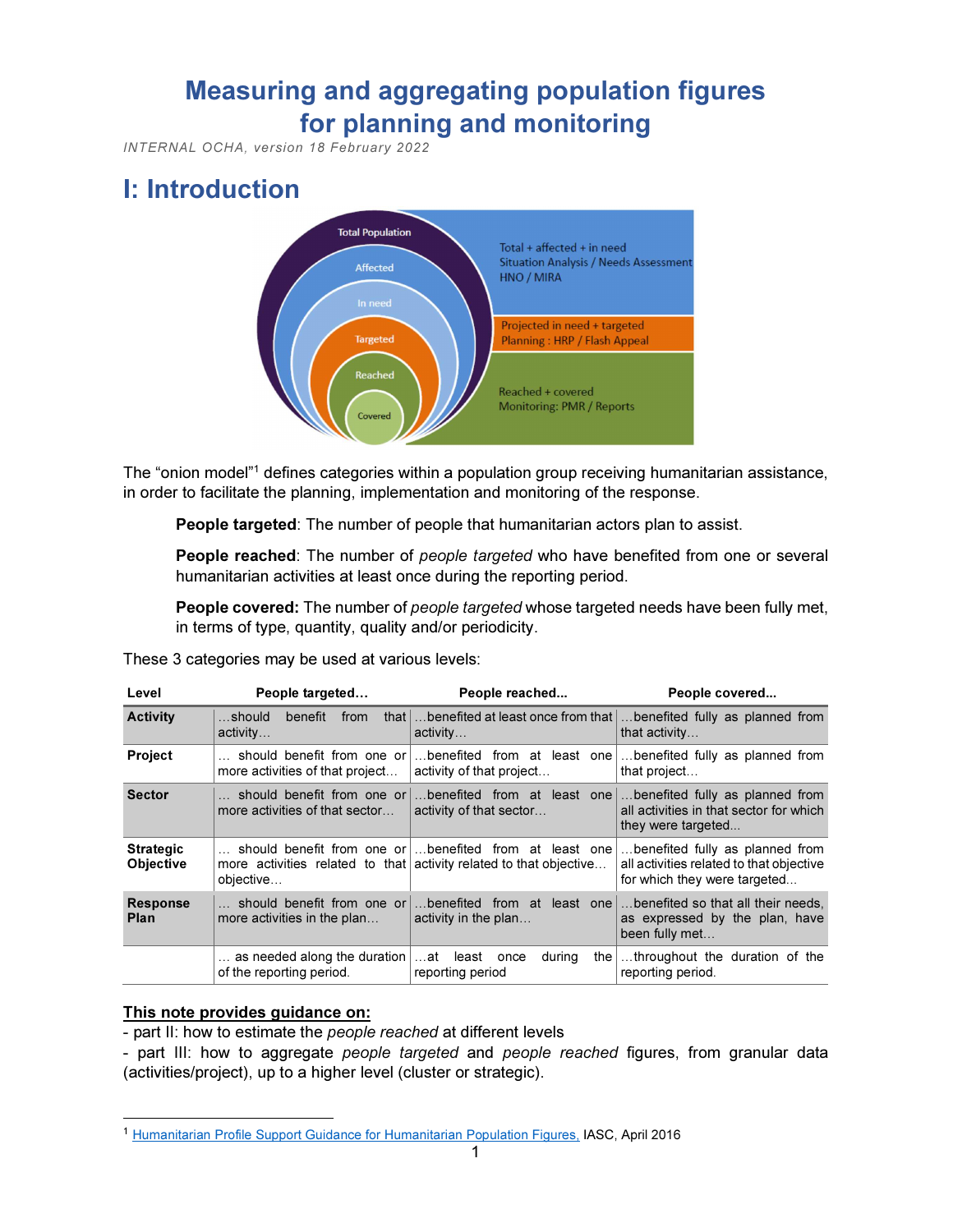# II: Estimating the people reached at different levels

# Activity level

A given activity is often monitored with 2 indicators:

- $\triangleright$  One indicator measures what is delivered. Examples: # of schools rehabilitated, km of road repaired, # of items distributed, # of training sessions delivered, amount of cash given, etc.
- $\triangleright$  Another indicator counts the number of people who benefited from the activity.

Note: when related to an activity, the terms "beneficiaries", "people reached", "people covered" and "people assisted" are used, with no differentiation.

Note 2: a distinction is sometimes made between:

- Direct beneficiaries, receiving direct humanitarian assistance, individually (medical consultation), or at household level (food, water, shelter …)
- Indirect beneficiaries, benefitting indirectly from the activity (radio broadcast, rehabilitation of health center). Note: some activities only have indirect beneficiaries: repairing a road, or training civil officers benefit the whole community indirectly, but no particular group directly.

## Estimating the number of people who benefited from one activity:

There is not a single methodology for counting the people reached by an activity, as this depends on the nature of the activity. Some methods:

- $\circ$  Directly counting. Example: the GBV medical service has attended 250 victims.
- $\circ$  Counting the households and extrapolating. Example: shelter kits were distributed to 30,000 households. Estimated beneficiaries =  $30,000 \times 5 = 150,000$  people.
- $\circ$  Counting the items delivered and extrapolating. Example: 5 wells have been built. Estimated beneficiaries =  $5 \times 600 = 3,000$  people.
- $\circ$  Estimating through a survey: asking a sample of the population whether they benefited from the activity, and then extrapolating to the whole population group.
- o Etc.

#### Activity over time

An activity may report the number of people reached on a periodic basis, for example monthly. From this, we need to get an overall number of people reached by this activity 'from start to date'.

Depending on the nature of the activity, we have 2 different situations:

| <b>Nature of activity</b>                                                                                                                                  | <b>Monthly reached figure:</b> | Total reached figure from start to date:                                                                                                                                                                                                                                                                                                        |
|------------------------------------------------------------------------------------------------------------------------------------------------------------|--------------------------------|-------------------------------------------------------------------------------------------------------------------------------------------------------------------------------------------------------------------------------------------------------------------------------------------------------------------------------------------------|
| The activity targets each person Number of<br>once no longer need to be during that month only<br>reached subsequently.<br>- E.q.,<br>one-time vaccination |                                | individuals Number of individuals benefiting from that activity<br>at one time. People reached benefiting from that activity from the beginning of the action until end of that<br>month: the sum of all monthly reached numbers                                                                                                                |
| once need to be reached again during that month only<br>every period. E.g., monthly food<br>distributions.                                                 |                                | The activity targets each person Number of individuals Number of individuals benefiting from that activity<br>several times. People reached benefiting from that activity from the beginning of the action until end of that<br>month: the highest monthly reached figure (as<br>people reached in all other months may be a<br>subset of this) |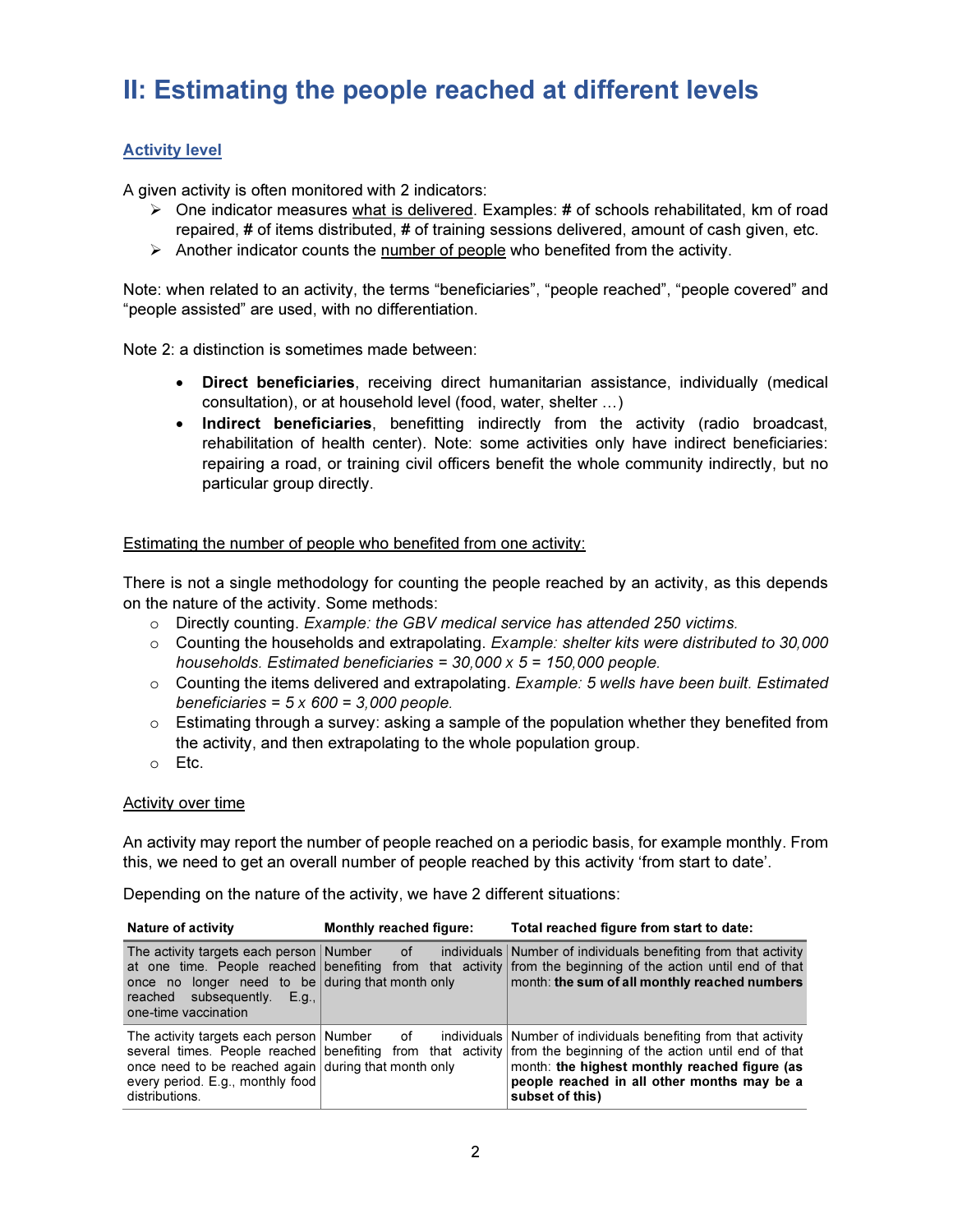# Project level

A project is a set of activities delivered by one project owner over a period of time. A project is monitored with 2 types of indicators:

- $\triangleright$  Several indicators measure what is delivered. Examples: # of schools rehabilitated, km of road repaired; # of items distributed; # of training sessions delivered; amount of cash given; etc.
- $\triangleright$  One indicator counts the number of people who benefited from the project.

Note: when related to a project, the terms "beneficiaries", "people reached", "people covered" and "people assisted" are used, with no differentiation.

There is not a single methodology for counting the people reached by a project, as this depends on the nature of the project. Some methods:

- $\circ$  Directly counting the people who benefited. Example: The Health Center treated 2,000 persons.
- $\circ$  Counting the households and extrapolating. Example: the project assisted 30,000 households. Estimated beneficiaries =  $30,000 \times 5 = 150,000$  people.
- $\circ$  Estimating through a survey: asking a sample of the population whether they benefited from the project, and then extrapolating to the whole population group.
- o Aggregating the people reached by the different activities of the project

## Cluster / Sector level

A cluster coordinator needs to estimate the people reached by all actions that are performed under the cluster. The cluster coordinator collects the actor-level figures on people reached (by project or by activities) and from these, calculates the sectoral reached, trying to avoid double-counting. Normally, the cluster takes responsibility for this and reports its sectoral people reached total to OCHA. In some cases, with limited cluster/sector capacities, OCHA may have to participate or do the job.

There is not a single standard methodology for determining overall reached figures per sector. Some clusters/sectors may have specific methodologies for estimating their overall people reached. However, in most cases, cluster coordinators will do their calculations aggregating either the 'people reached per activity' figures, or the 'people reached per project' figures. In both cases, the 'people reached by the cluster' is not estimated by simply adding up the values received from the cluster members, as this would obviously lead to double counting. The calculation should use the standard aggregation methodology based on MAX and SUM, described in part III below.

#### Aggregating the figures per project

If all cluster members report on the people reached by each project, the people reached by the cluster may be calculated based on the people reached by projects:

- o Check the main parameters of each project.
- $\circ$  Check how the projects relate to each other (overlapping or not). 2 projects may deliver different services to overlapping target population.
- o Gather from all actors their self-report on people reached by the project.
- $\circ$  The total people reached can be calculated by the standard aggregation methodology presented below.

#### Aggregating the figures per activity.

If all cluster members report on the people reached by each activity, the people reached by the cluster may be calculated based on the people reached by activities: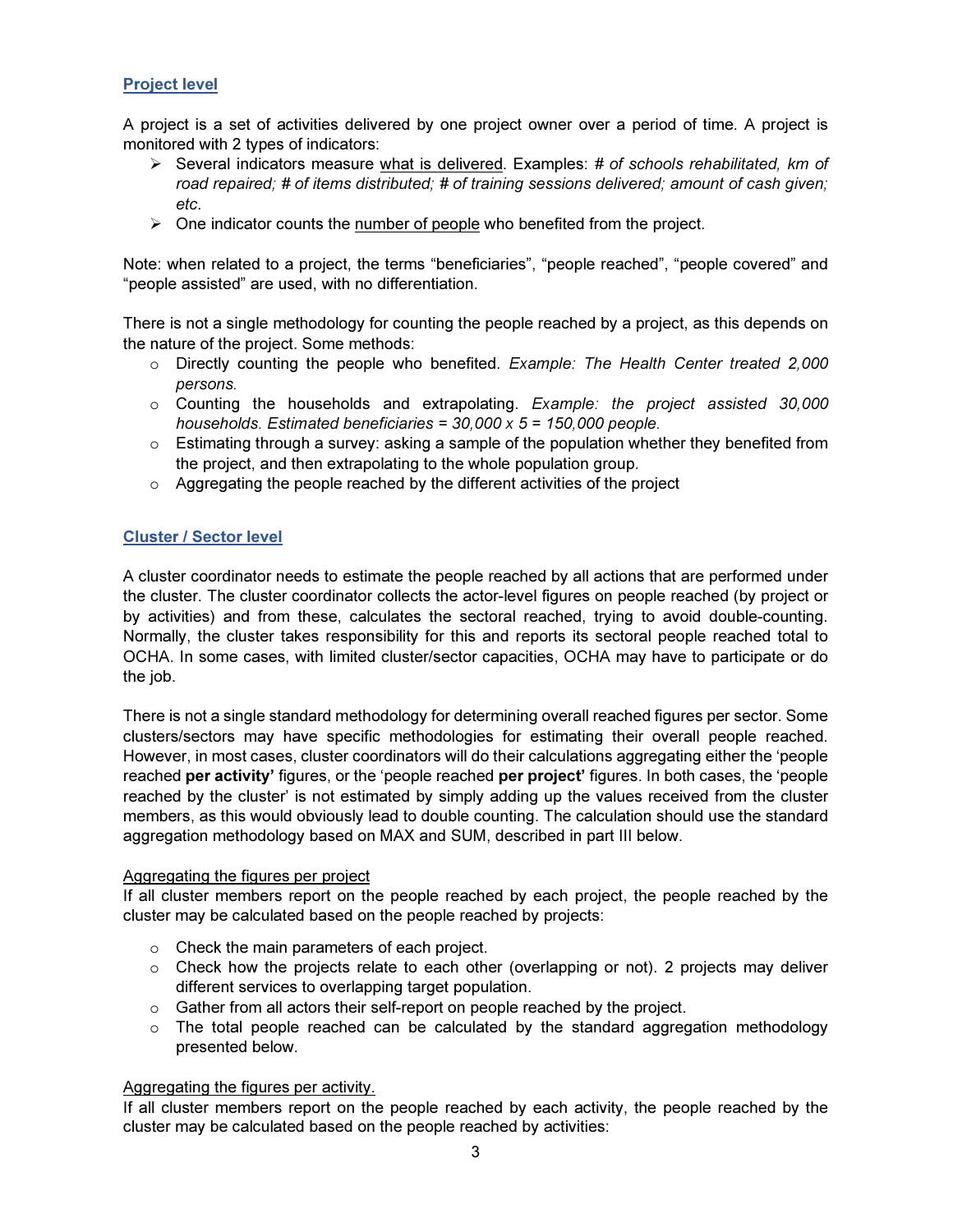- o Check the main parameters of each activity.
- $\circ$  Check how the activities relate to each other (overlapping or not)
- $\circ$  When several actors conduct the same activity (e.g. vaccination), check that the activity and indicators are standardized, at the level of the cluster: the different actors speak of the same thing and measure it the same way.
- $\circ$  When several actors conduct the same activity, check that the different actors have different, non-overlapping target population: they target different places / different times / different groups. This is normally the case, as clusters and actors want to avoid the same beneficiary being reached twice by two different actors carrying out the same activity.
- o Gather from all actors their self-report on people reached by the activity.
- $\circ$  The total people reached can be calculated by the standard aggregation methodology presented below.

# Intersectoral: strategic objective or plan level

A Humanitarian Response Plan presents an overall "people targeted" figure, and sometimes also a target per strategic and/or specific objective. It is therefore necessary to measure the people reached, against these targets, during the implementation, and at the end of the plan. OCHA coordination team should work with the ICCG to estimate these figures. There is currently no inter-agency agreement on a methodology to determine people reached at the inter-sectoral level (i.e., for strategic and specific objectives, and for the plan as a whole). This can be done in different ways:

- The 'total reached per specific objective' may be estimated by aggregating the 'total reached' of the activities grouped under this specific objective;
- The 'total reached per strategic objective' may be estimated by aggregating the 'total reached' of the specific objectives grouped under this strategic objective;
- The 'total reached per plan' may be estimated by aggregating the 'total reached' of all strategic objectives of the plan;
- The 'total reached per plan' may also be estimated by aggregating the 'total reached' of all clusters.

In all cases above, the upper level 'people reached' figure is not estimated by simply adding up the lower-level values, as this would obviously lead to double-counting. It is necessary to use the aggregation methodology described below.

As 'people reached' figures get aggregated to higher levels, they may also become less meaningful, and misleading. When a cluster, having planned a series of activities, reports a 'people reached' figure, it may suggest that all these people have benefited from all the activities, while in reality, each of these people has benefited from at least one activity. The same applies to the specific objectives, strategic objectives, and to the whole plan. The figure "people reached" attached to a strategic objective does not mean that all these people have benefited from the full achievement of this objective. Measuring the number of people who fully benefited from a given multi-sectorial assistance (= people covered) is called "coverage" and requires a different approach.

During the year, it is common to have changes of situation and needs, that call for a change of people targeted. It is important to ensure that the people reached are reported against the correct people targeted.

Example: an initial target of 5,000 people could not receive assistance, for lack of access, and the aid was redirected to another group of 7,000 people, presenting similar needs. The people reached figure, 6,000 people, should not be reported against the original target of 5,000, but against a revised target figure of 7,000.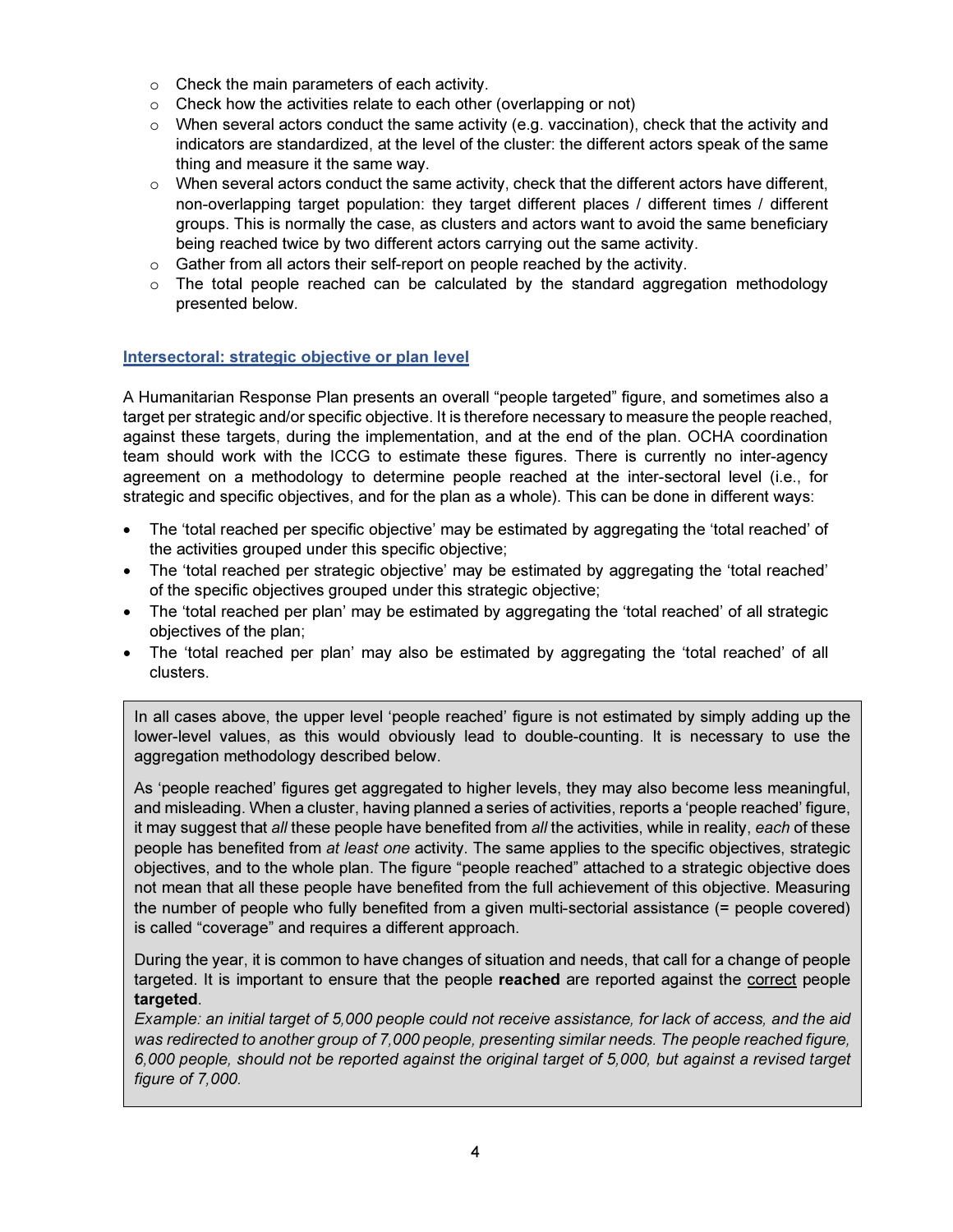# III: Standard aggregation methodology

This chapter examines how to aggregate population figures from a lower granular level to a higher level.

The aggregation methodology presented here is valid both for "people targeted" and "people reached". All examples mention "people reached", but the same logic applies for aggregating the people targeted.

The examples given are about the aggregation of population figures from 2 projects. However, the same logic applies for any "lower to higher" aggregation: activities to project; projects to region; projects to cluster; projects to specific objective; clusters to plan; etc.

# III.A: The challenge we face

The obvious issue faced when trying to aggregate at a higher level, the people reached figures that were measured at a lower level is the double counting.

For example, if the activity 'water distribution' reached 5,000 people, and the activity 'food distribution' reached 3,000 people from the same population group. The total number of people reached could be:

- $\triangleright$  At least 5,000: the maximum of 5,000 and 3,000, assuming the smaller group was fully in the bigger group. This is called the MAX value.
- $\triangleright$  at most 8,000: the sum of 5,000 and 3,000, assuming the two groups did not overlap at all. This is called the SUM value.

The standard aggregation methodology combines the use of MAX and SUM, in relation to the nature of the entities being aggregated.

# III.B: The different situations

#### Parameters of the project

To determine how to aggregate the figures from 2 projects, we need to know how they relate to each other. For that, we should identify their main parameters:

- $\circ$  the area covered by the project
- $\circ$  the time period covered by the project
- $\circ$  the activities conducted by the project
- o the people targeted of the project

Below are a few simple typical cases, with the recommended aggregation method.

In each case, the blue background corresponds to a geographical area, and the red and green spots represent beneficiaries.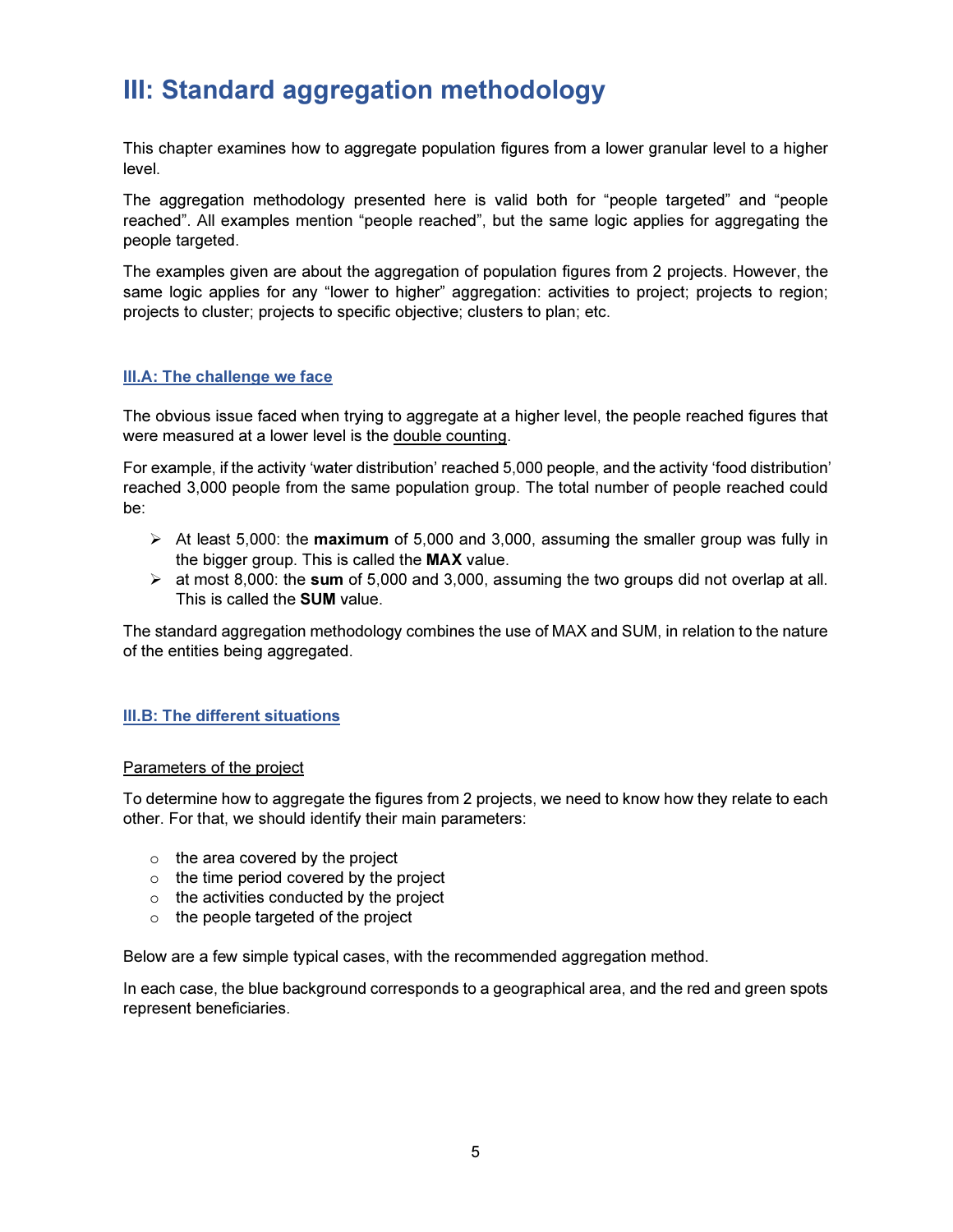## Case A> Different areas

Two projects deliver (same or different) services in 2 distinct areas, over the same period of time.



Examples:

- Both projects distribute NFI kits, in 2 distinct areas.

- Or: Project X distributes NFI kits in Area A, and project Y vaccinates in Area B.

As the 2 projects are on different locations, we can consider that they reach different individuals (no one is benefiting from the 2). Therefore, calculating the total reached is easy.

Recommended method: SUM UP

Project X people reached: 1,000 Project Y people reached: 2,500 Total people reached: 1,000 + 2,500 = 3,500

#### Case B> Same area, reaching different people

Two projects deliver (same or different) services to distinct populations in the same area, over the same period of time.



Examples:

- Both projects deliver NFI kits, one in rural areas, the other in urban areas.

- Or: Project X offers safe pregnancy and delivery to women, and project Y vaccinates children under 5.

As the 2 projects deliver services to distinct specific populations, they reach different individuals (no one is benefiting from the 2). Therefore, calculating the total reached is as easy as in the first example.

#### Recommended method: SUM UP

Project X people reached: 500 Project Y people reached: 1,500 Total people reached: 500 + 1,500 = 2,000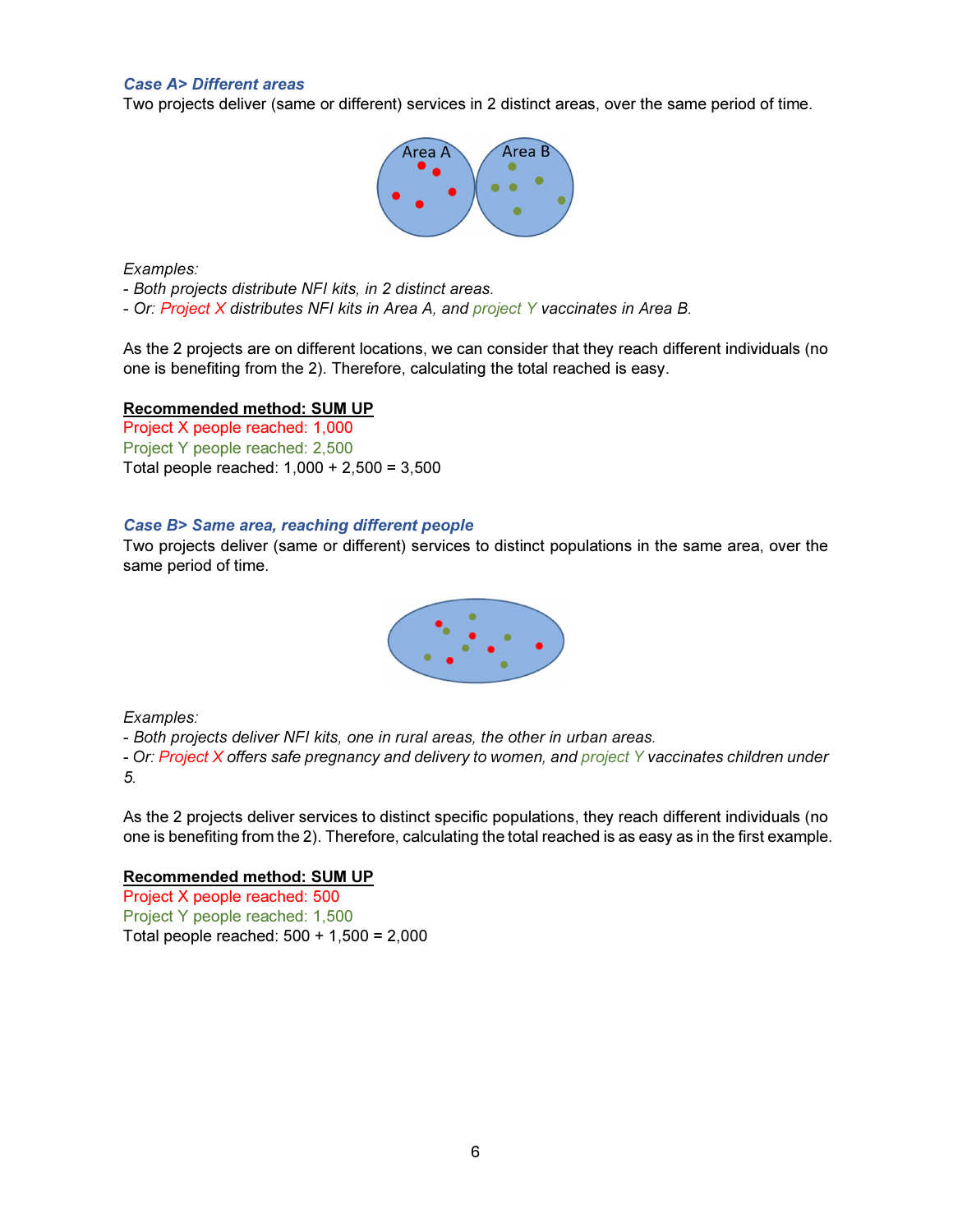#### Case C> Same area, reaching the same people

Two projects in the same area deliver different services to the same population, over the same period of time. There is a complete overlap of the beneficiaries.



Example:

- Project X offers NFI kits and project Y installs water distribution systems, both for the whole population of an IDP camp.

In this case, the people targeted of both projects is the same, and they will report very close figures as project people reached. Obviously, summing up the 2 figures would not make sense: one person receiving an NFI kit and water, should be counted as one.

#### Recommended method: MAX value.

Project X people reached: 5,000 Project Y people reached: 4,900 Total people reached: MAX(5000;4900) = 5,000

#### Case D> Same area, reaching the same people, at different times

Two projects in the same area deliver services to the same population, but at different periods of time.



Example:

- Project X does water trucking from January to June, and project Y does the same from July to December, for the same population in an IDP camp.

In this case, the people targeted by both projects is the same, and they will report very close figures as project people reached. Obviously, summing up the 2 figures would not make sense: one person receiving water in March, and also in September, should be counted as one beneficiary for the year.

#### Recommended method: MAX value.

Project X people reached: 500 Project Y people reached: 490 Total people reached:  $MAX(500; 490) = 500$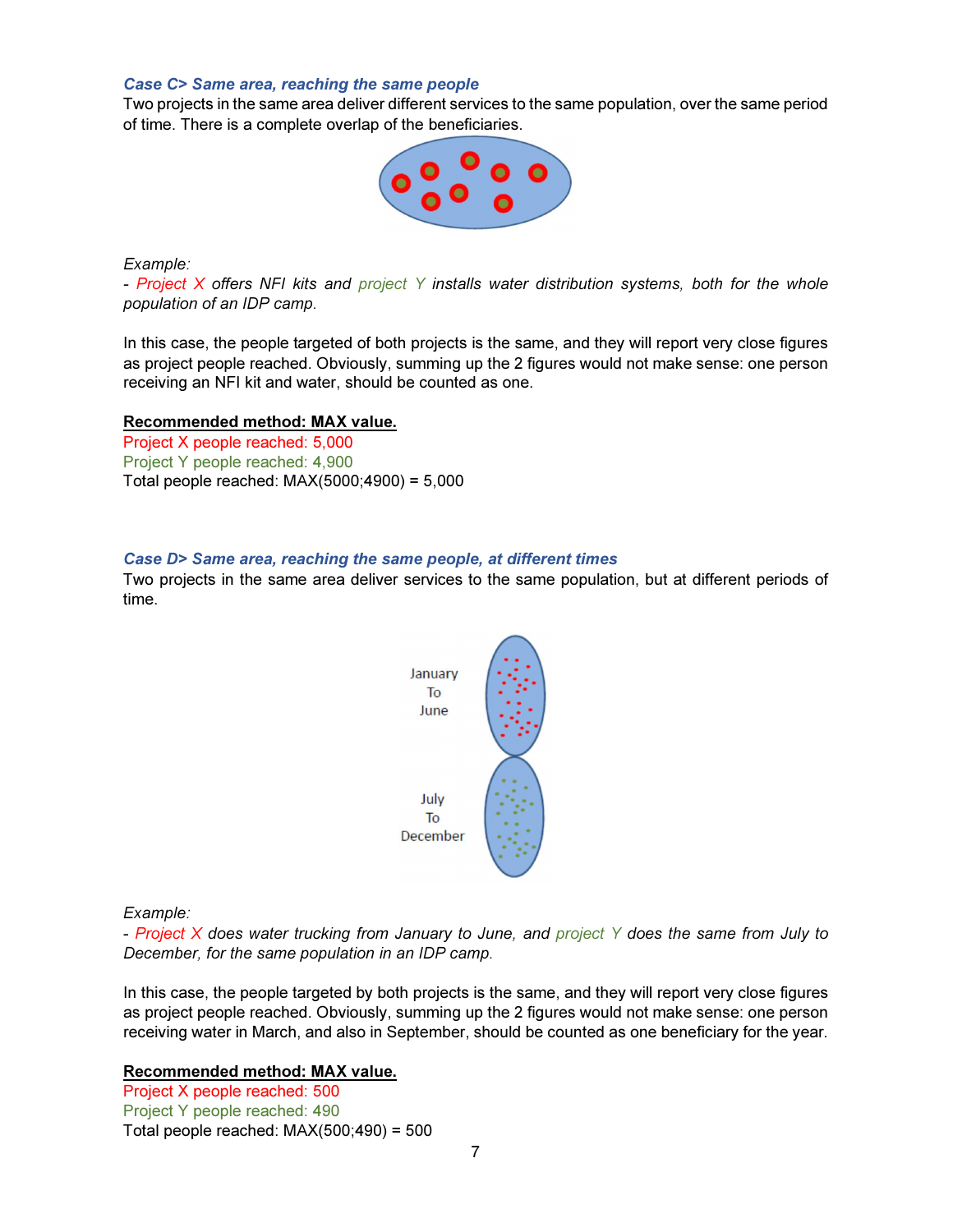## Case E> Partial overlap of people reached

Two projects in the same area deliver different services to populations that partially overlap.



Example:

- Project X offers NFI kits to families (adults, kids) and project Y vaccinates children. Both projects overlap in targeting kids but project X is the only one targeting adults.

- 2 clusters offer different services to the same population.

\* In this case, we are between case B and case C. The 2 projects will report people reached figures that partially overlap. Obviously, summing up the 2 figures would not make sense, it would make a higher figure than the actual population!

\* Ideally, we should count the overlap: establish how many people benefited from the 2 services. We would then use the formula:

Total People reached = [Project X people reached] + [Project Y people reached] – [overlap]. (In our example:  $5 + 6 - 2 = 9$ )

But that does not work, because in real life, with large numbers, we cannot count the overlap.

## Recommended method:

Depending on the actual situation, we will have to choose the best option among 3:

#### a) SUM UP

We consider that the 2 projects have essentially touched on different people, the overlap is very minor.

We are in a situation close to case B, so we can therefore sum up the 2 figures.

Project X people reached: 500 Project Y people reached: 1,500 Total people reached: 500 + 1,500 = 2,000

Note: using this method, the risk is to have an overestimated result: any person who benefited from both projects is counted as 2 persons.

# b) Estimate the overlap

We make a judgement call: we make our best guess on the value of the overlap.

Then we use the formula:

Total People reached = [Project X people reached] + [Project Y people reached] – [estimated overlap].

# c) MAX value

We consider that the 2 projects have essentially touched on the same people: all those who benefited from project Y, have also benefited of project X. We are in a situation close to case C, so we can therefore use the MAX value:

Project X people reached: 500

Project Y people reached: 1,500

Total people reached: MAX (500;1500) = 1,500

Note: using this method, the risk is to have an *underestimated result:* any person who benefited from project Y only, is not counted in the total.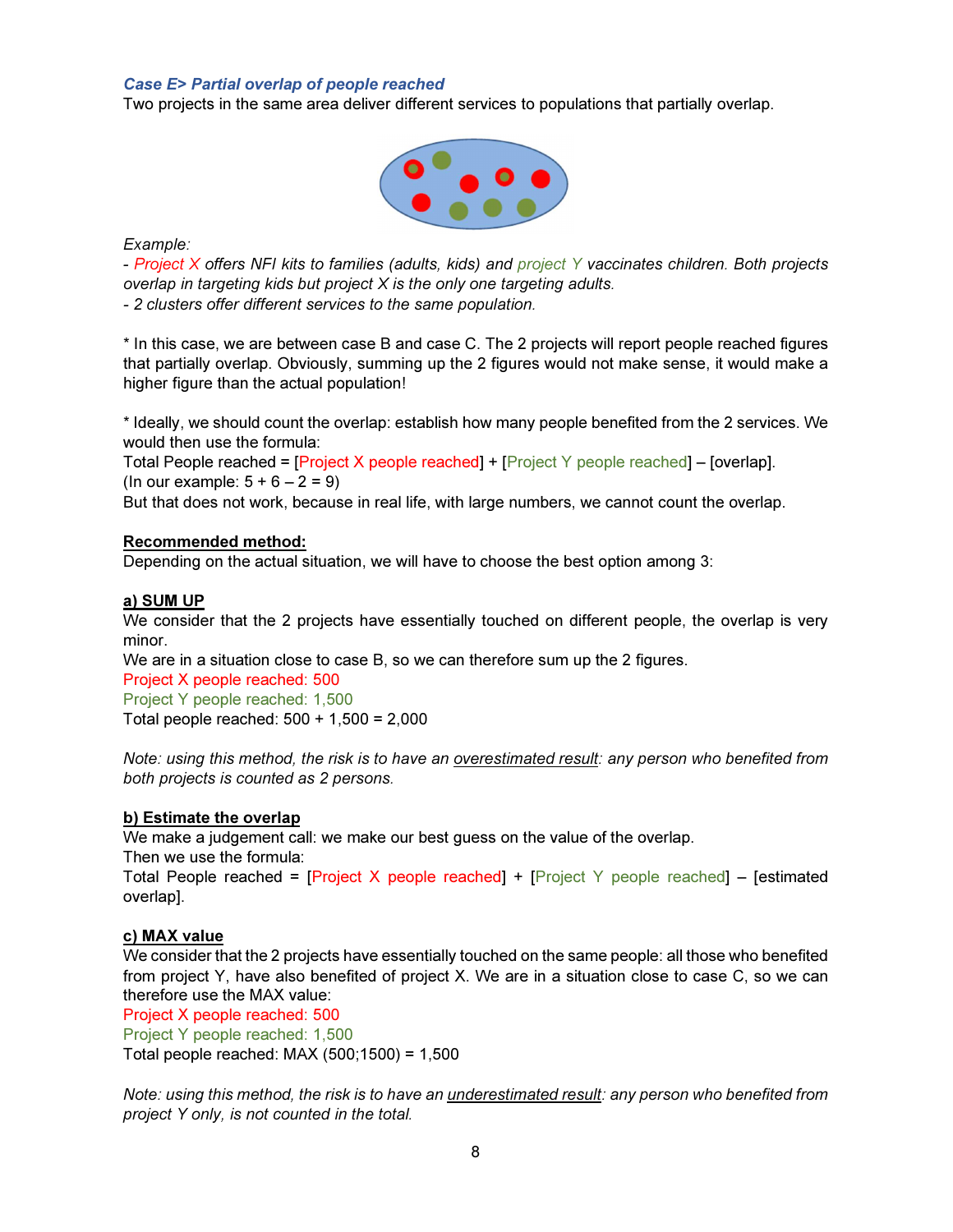# III.C: The standard methodology combines MAX and SUM

In order to aggregate upwards while avoiding overlap the methodology is:

1. Taking the MAX value across overlapping actions (e.g., different activities or sectors that target the same beneficiaries), at the lowest possible level of non-overlapping domains (e.g., different geographic regions)

2. Taking the SUM of the values collected from all non-overlapping domains

## With this method, we can see that:

- $\triangleright$  By looking at MAX values for overlapping actions, the calculated figure totally avoids the double counting, but provides an underestimate of the real figure.
- $\triangleright$  The more granular we can make the grouping domain, the more accurate will the estimated figure be, moving upwards to the "real" value.

## To apply this methodology, we need

1) to know how the granular entities relate to each other. For that, we should identify their main parameters:

- o the area covered
- o the time period covered
- $\circ$  the activity conducted
- o the people targeted

2) to have consistent data at the same level (non-overlapping domains), across all the granular entities. For example, if all activities have data measured at admin2 level, then this can be used as the 'lowest level of non-overlapping domains'; whereas if one of those activities only has data disaggregated at admin1 level, then it either has to be left out of the calculation completely, or the entire calculation needs to use admin1 level.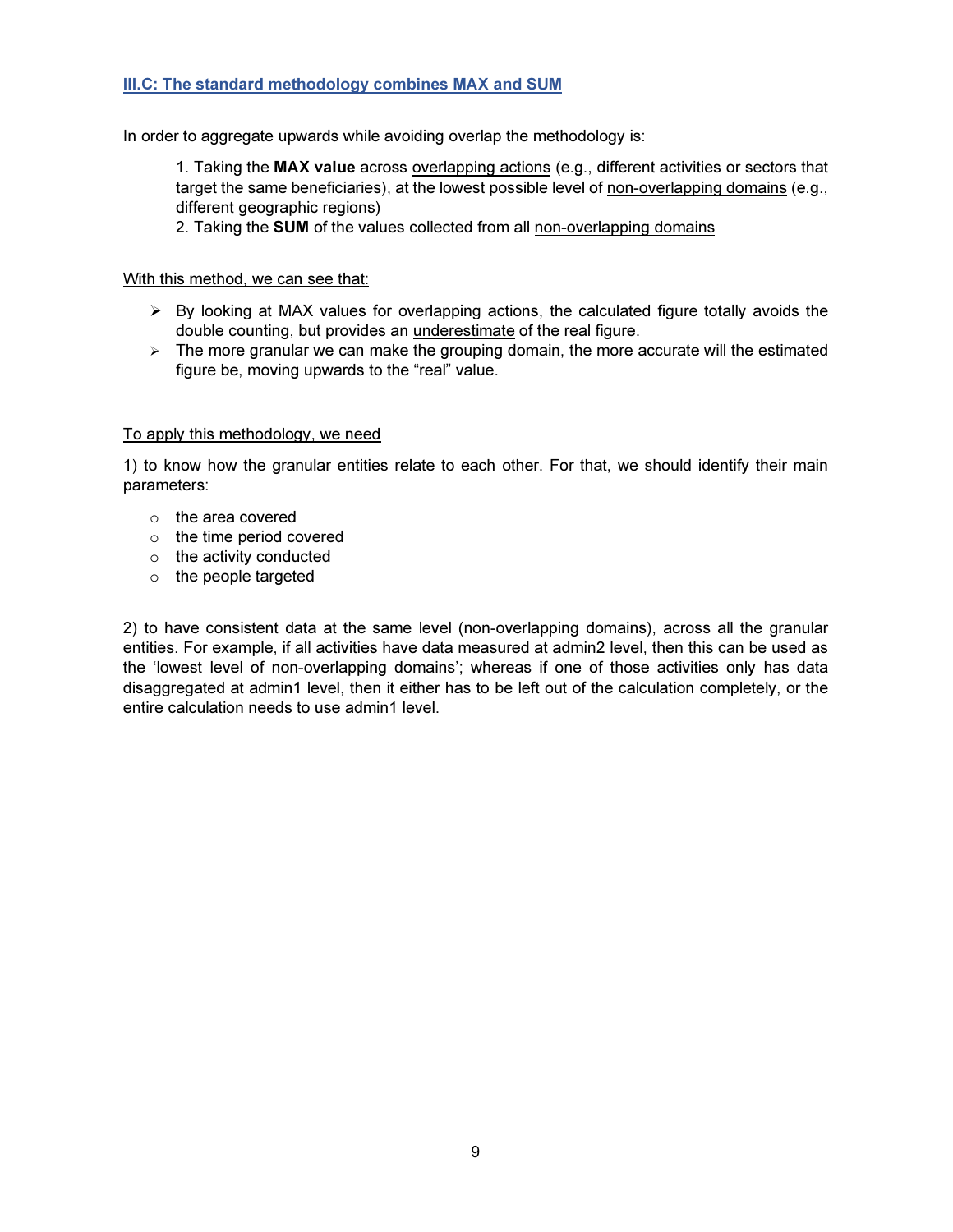# III.D: Worked examples of the standard methodology for aggregation by MAX and SUM

|        | Gender |        | <b>Population Status</b> |      |          |        |
|--------|--------|--------|--------------------------|------|----------|--------|
|        | м      |        | IDP                      | Host | Returnee | Total  |
| Area 1 | 10,000 | 30,000 | 40.000                   |      | -        | 40,000 |
| Area 2 | 9.000  | 1.000  | 10.000                   | -    | -        | 10.000 |
| Total  | 19.000 | 31.000 | 50.000                   |      | -        | 50.000 |

#### People reached: Activity A

#### People reached: Activity B

|        | м      |        | <b>IDP</b> | Host   | Returnee | Total  |
|--------|--------|--------|------------|--------|----------|--------|
| Area 1 | 12.000 | 8,000  | 2.000      | 10.000 | 8.000    | 20,000 |
| Area 2 | 5.000  | 45,000 | - റററ      | 20,000 | 19,000   | 50,000 |
| Total  | 17.000 | 53.000 | 13.000     | 30.000 | 27,000   | 70,000 |

We want to estimate the total reached for both activities, i.e., having benefited from at least one of the activities.

Each of the methods described below takes a successively more detailed approach using more granular data, which minimizes the under-estimation, and moves progressively upwards towards the 'true figure': we go from 'at least 70,000 reached' with Method 1 to 'at least 112,000 reached' with Method 4.

#### Method 1: Max value

If we only have the green figures, we will estimate the people reached as Total MAXIMUM (50000, 70000) = 70,000

#### Method 2: Max value with one level of breakdown

2.A: If we have the green figures with the yellow and blue breakdown (geographic), we will estimate the people reached as:

#### Maximum by Area

- Area 1: MAXIMUM (40000, 20000) = 40,000
- Area 2: MAXIMUM (10000, 50000) = 50,000
- Total (As Areas do not overlap)  $40,000 + 50,000 = 90,000$

2.B: If we have the green figures with the grey breakdown (gender), we will estimate the people reached as:

#### Maximum by Gender

| M     | MAXIMUM (19000, 17000) = 19,000 |
|-------|---------------------------------|
| F.    | MAXIMUM (31000, 53000) = 53,000 |
| Total | (As Genders do not overlap)     |
|       | $19,000 + 53,000 = 72,000$      |